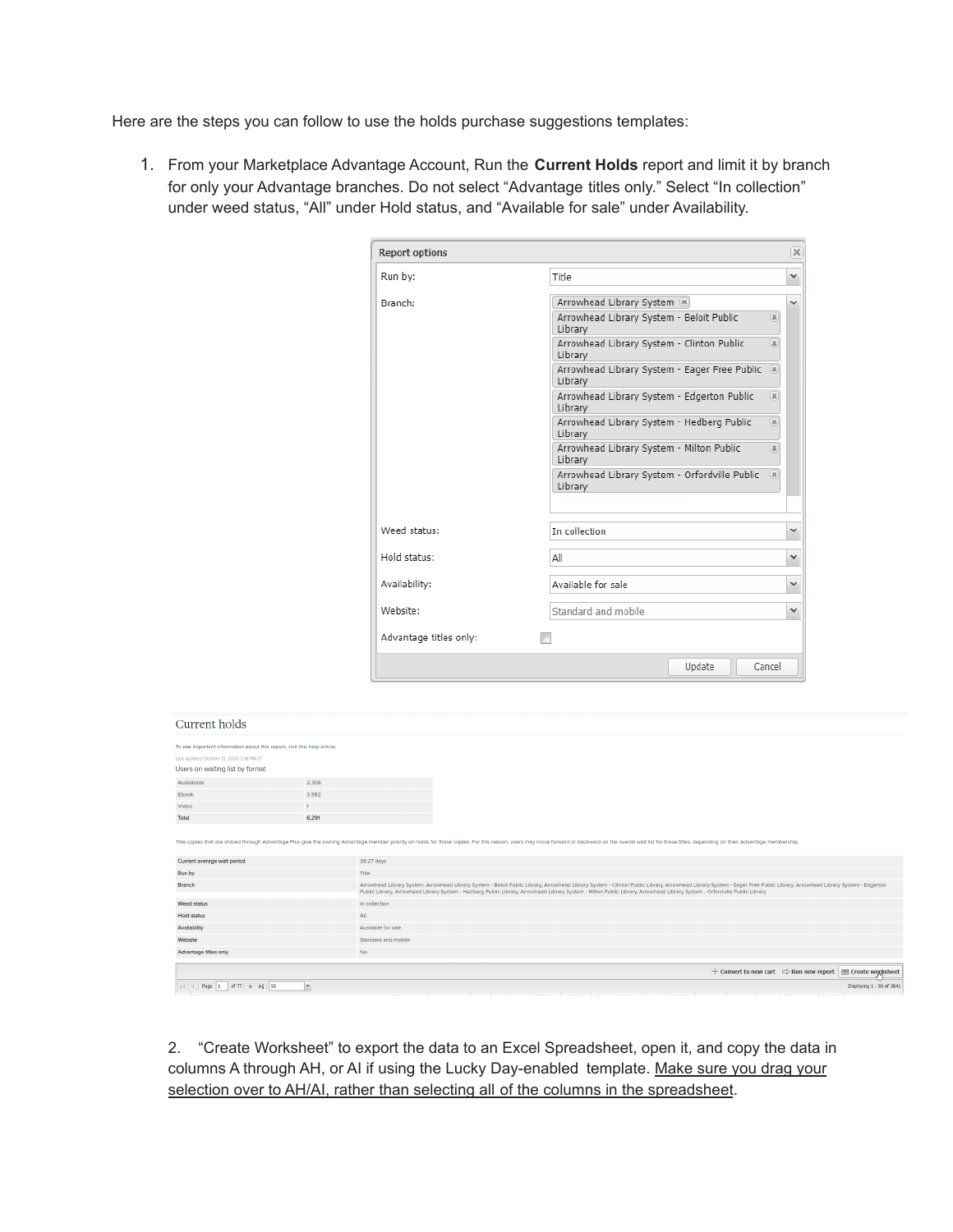3. Depending on whether your library has Lucky Day enabled, open the spreadsheet titled "NON LUCKY DAY - Advantage Holds Purchase Suggestion Template" OR the one titled "LUCKY DAY - Advantage Holds Purchase Suggestion Template" and paste the copied A – AH or AI Column data into the template.

4. Navigate to cell AP1, which is highlighted in red. In the Lucky Day-enabled spreadsheet, this cell is AQ1. This cell represents the desired ratio of ADV copies to holds. Set the holds ratio to the numeric value you'll use to assess recommended purchases. *Note: for WPLC, the default holds ratio is 5:1. This can be updated or changed manually depending on your library system's practices.*



5. Columns AN and AO (or AO/AP for the Lucky Day-enabled template) will recalculate to state whether the title should be purchased and if so, how many units should be bought to meet the desired holds ratio set in cell AP1.



6. Filter the spreadsheet to show only the titles flagged to "BUY."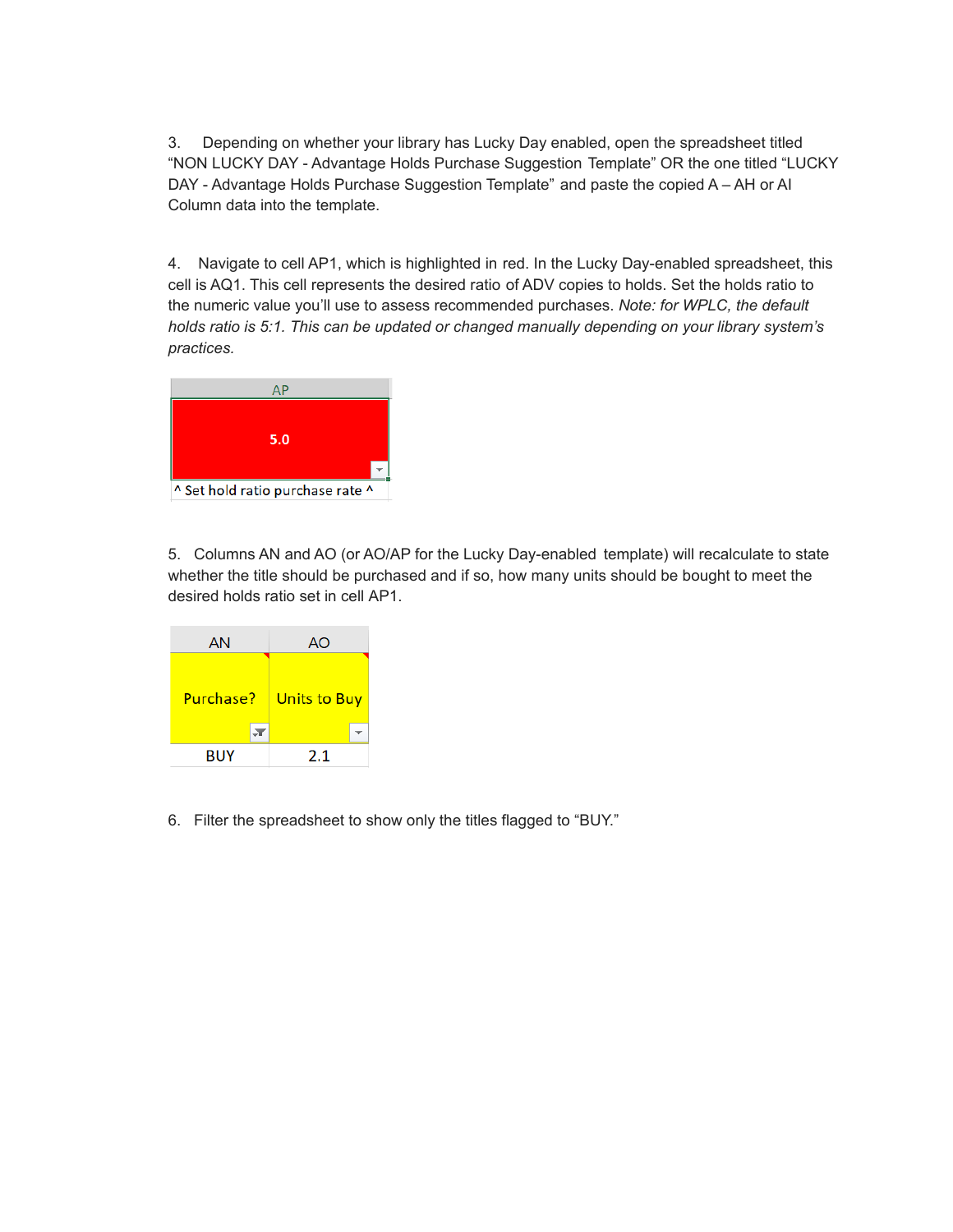| <b>AK</b>                                                                                                                                                                    | AL                                        | <b>AM</b>                        | <b>AN</b> | <b>AO</b>                     |  |  |
|------------------------------------------------------------------------------------------------------------------------------------------------------------------------------|-------------------------------------------|----------------------------------|-----------|-------------------------------|--|--|
| <b>ADV Holds</b><br>Ratio for<br><b>Contract Contract Contract Contract Contract Contract Contract Contract Contract Contract Contract Contract Co</b><br><b>ADV Patrons</b> | Combined<br><b>Holds Ratio</b><br>for ADV | <b>ADV</b><br>Holds/ADV<br>Owned |           | <b>Purchase?</b> Units to Buy |  |  |
|                                                                                                                                                                              | Patrons $\overline{z}$                    | $\overline{\phantom{0}}$         |           | $\overline{\phantom{a}}$      |  |  |
|                                                                                                                                                                              | 1.( $\frac{A}{2}$ ) Sort A to Z           |                                  |           | Λ                             |  |  |
| 1.0                                                                                                                                                                          | $Z \downarrow$ Sort Z to A                |                                  |           |                               |  |  |
| 1.0<br>1.0                                                                                                                                                                   | Sort by Color                             | Þ                                |           |                               |  |  |
| 2.0                                                                                                                                                                          | Clear Filter From "Purchase?"             |                                  |           |                               |  |  |
| 1.0                                                                                                                                                                          |                                           | <b>Filter by Color</b><br>þ.     |           |                               |  |  |
| 2.0<br>1.0                                                                                                                                                                   | <b>Text Eilters</b>                       | Þ                                |           |                               |  |  |
| 2.0                                                                                                                                                                          | Search                                    | Ω                                |           |                               |  |  |
| 1.0                                                                                                                                                                          | $\blacksquare$ (Select All)               |                                  |           |                               |  |  |
| 1.0                                                                                                                                                                          | <b>Z</b> BUY<br>(Blanks)                  |                                  |           |                               |  |  |
| 1.0<br>1.0                                                                                                                                                                   |                                           |                                  |           |                               |  |  |
|                                                                                                                                                                              |                                           |                                  |           |                               |  |  |

7. Copy the ISBNs from column F. You might have to change the format of the column if the ISBNs show up like this: **9.78159E+12**. If that is the case, click on the "G" at the top to select the entire column, then select "Number" from the dropdown above.



Once the ISBNs change to a numerical value, click twice on the button to remove decimal points.